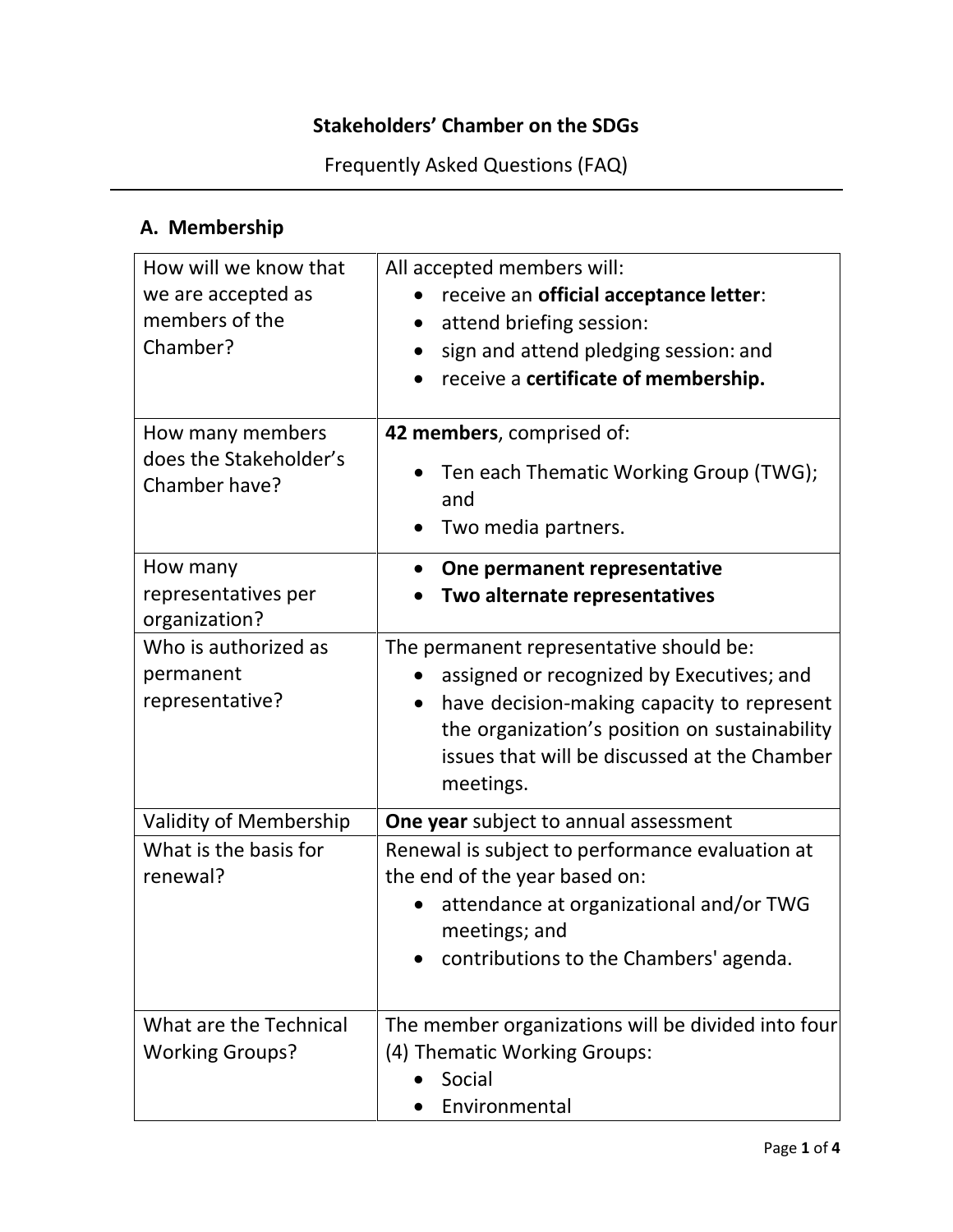|                                                                                                  | Economic; and<br>Peace Security & Governance<br>The members are pre-assigned for the first year<br>on selection panel's assessment<br>based<br>of<br>documents submitted and can be re-assigned upon<br>renewal of membership.                                   |
|--------------------------------------------------------------------------------------------------|------------------------------------------------------------------------------------------------------------------------------------------------------------------------------------------------------------------------------------------------------------------|
| What is the minimum<br>output for the TWG?                                                       | One policy recommendation per TWG.                                                                                                                                                                                                                               |
| Can the Stakeholders'<br><b>Chamber members</b><br>contribute to other<br><b>Working Groups?</b> | The members shall establish communities of<br>practice and sharing of knowledge. Inputs to your<br>TWG are a priority and participation on other<br>TWGs is encouraged to foster camaraderie as we<br>work toward our common goal of sustainable<br>development. |
| How can we assist the<br>TWG or the sector with<br>which we are<br>contributing?                 | The SDGs are interconnected and cross-cutting in<br>nature, even if you are assigned to another TWG,<br>you may still have an impact on other targets and<br>indicators in each goal.                                                                            |

### **B. Meetings**

| Who can attend the | For <b>online meetings</b> , both the permanent and |
|--------------------|-----------------------------------------------------|
| meetings?          | alternate representatives may attend.               |
|                    | For face-to-face meetings, the number<br>⊟ of       |
|                    | attendees shall be based on the capacity of the     |
|                    | venue and any other health protocols that must be   |
|                    | followed.                                           |
|                    | For hybrid meetings, the number of attendees        |
|                    | physically present shall be one representative per  |
|                    | organization or as allowed following public health  |
|                    | standards with the rest having access via Zoom.     |
|                    |                                                     |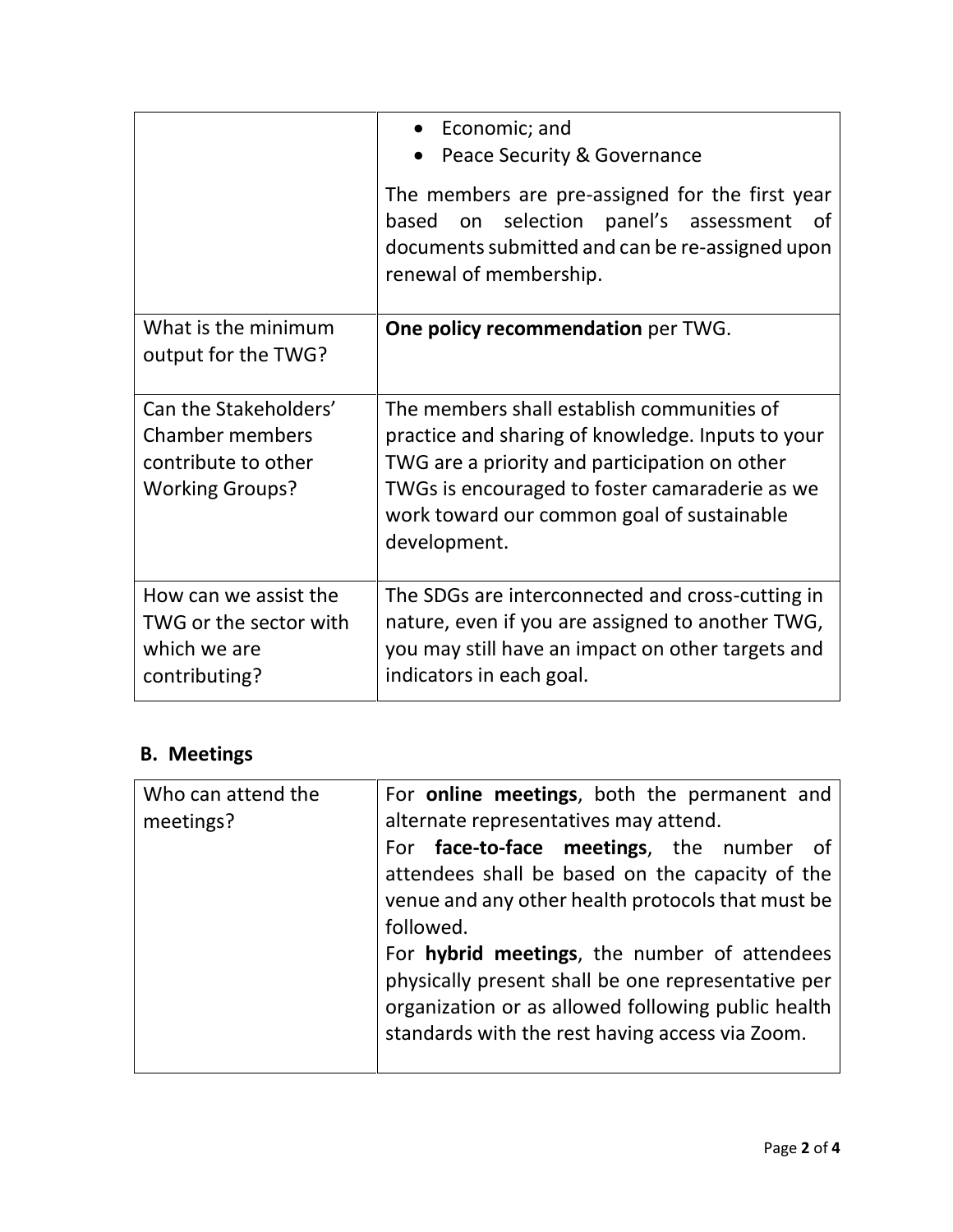| How frequently do the<br>of<br>the<br>members<br>Stakeholders' Chamber<br>meet? | One meeting per quarter<br>Meetings and consultations may be scheduled<br>based on the urgency and importance<br>of<br>sustainability agenda to be discussed.<br>Working groups are recommended to engage on<br>based<br>sustainability discussions<br>their<br>on<br>availability.                                                                                                   |
|---------------------------------------------------------------------------------|---------------------------------------------------------------------------------------------------------------------------------------------------------------------------------------------------------------------------------------------------------------------------------------------------------------------------------------------------------------------------------------|
| Is there a fix schedule for<br>the meetings?                                    | The SC-SDG Secretariat will notify members in<br>advance of any Chamber-related activities. This<br>2022,<br>• Q2 – March (Stakeholders' Chamber<br>Briefing)<br>$Q3 -$ April (Pledging Session and VNR<br>Consultations)<br>• Q3 - August (Organizational meeting)<br>Q4 – November (Organizational meeting)<br>Or as agreed by the members with coordination to<br>the Secretariat. |
| How will decisions be<br>made at Stakeholders<br>Chamber meetings?              | The current Chair is Philippine National Volunteer<br><b>Service Coordinating Agency (PNVSCA)</b><br>The Chair will facilitate the meeting and discuss<br>topics according to the agreed-upon agenda.                                                                                                                                                                                 |
| Who will coordinate the<br>official meetings?                                   | The SC-SDG Secretariat who acts as the secretariat<br>of the Chamber will send out the agenda prior to<br>the meeting so that members can prepare for the<br>discussion beforehand.                                                                                                                                                                                                   |
| What is the quorum for<br>the meetings and voting<br>for issues or concerns?    | Quorum per every meeting is 50% plus one of the<br>membership (or 22 organizations).<br>Consensus will be used to make decisions for issues<br>or concerns.                                                                                                                                                                                                                           |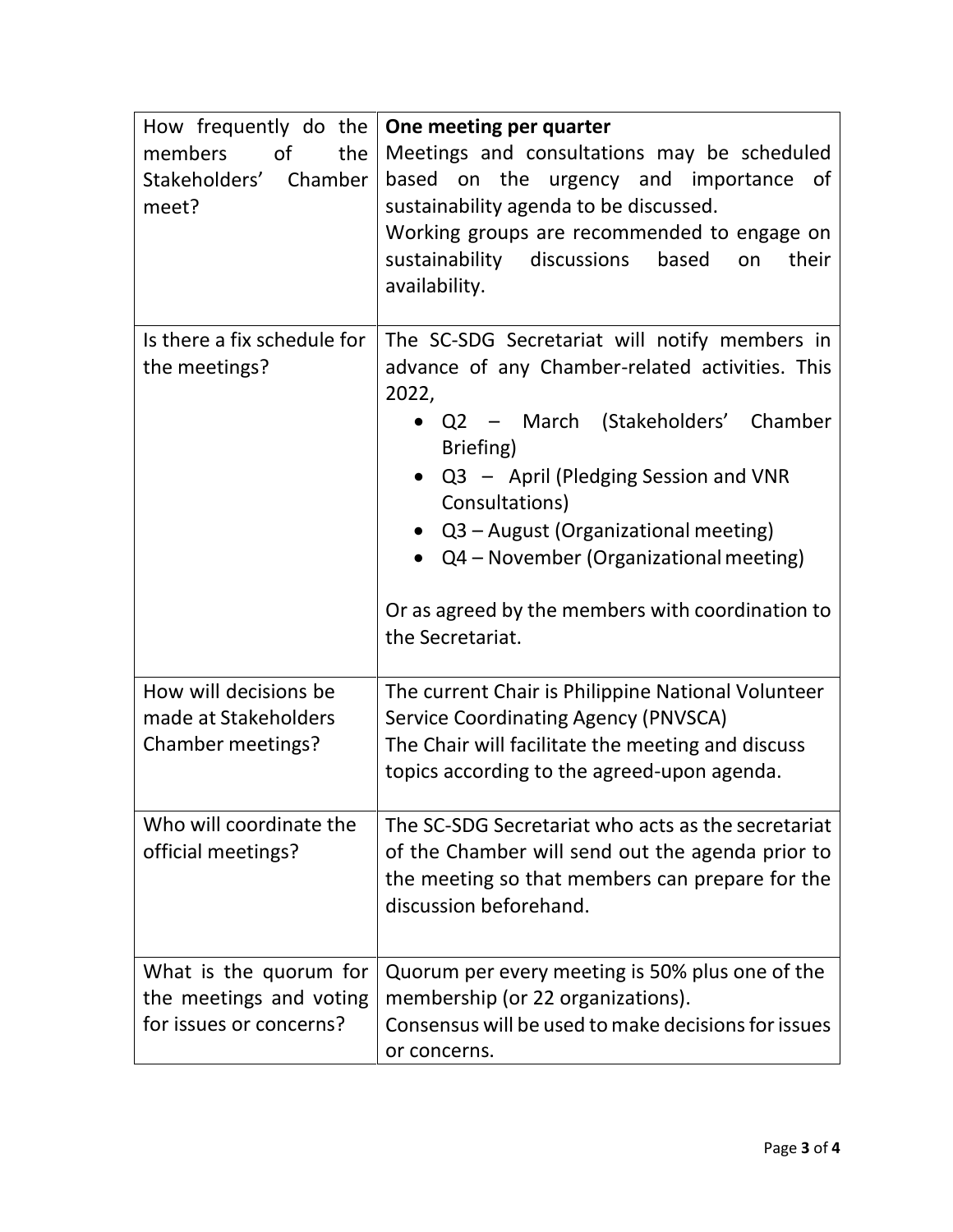# **C. Pledging Session**

| Is the pledging session<br>online or in-person? | Hybrid on April 7, 2022:<br>In-person for the Organization Representatives<br>$\bullet$<br>who will sign the document; and<br>• Online for the other representatives. |
|-------------------------------------------------|-----------------------------------------------------------------------------------------------------------------------------------------------------------------------|
| Is the permanent                                | The permanent representative is encouraged to                                                                                                                         |
| representative                                  | attend the pledge of commitment ceremony.                                                                                                                             |
| required to attend the                          | If the permanent representative is not available, one                                                                                                                 |
| pledging session?                               | of the alternate representatives can be physically                                                                                                                    |
| What if not available?                          | present.                                                                                                                                                              |

## **D. Roles and Responsibilities**

| What are the<br>expected roles and<br>responsibilities of the<br>Stakeholders'<br>Chamber? | 1. | Facilitate partnership projects between non-<br>stakeholders<br>the<br>and<br>government<br>government (through the Sub-committee on<br>SDG <sub>s</sub> )                                                                                                 |
|--------------------------------------------------------------------------------------------|----|------------------------------------------------------------------------------------------------------------------------------------------------------------------------------------------------------------------------------------------------------------|
|                                                                                            | 2. | Map and analyze stakeholders of SDGs and<br>encourage organizations to identify "how they<br>are helping" and "how they can help" in the<br>achievement of the SDGs.                                                                                       |
|                                                                                            | 3. | Assist in funneling non-government actions<br>towards SDG-relevant initiatives through<br>pledging sessions by non-government actors.<br>holding pledging sessions, members can<br>By<br>articulate how they can contribute to Agenda<br>2030 achievement. |
|                                                                                            | 4. | Setting and communicating clear engagement<br>objectives, and creating an engagement<br>design and plan;                                                                                                                                                   |
|                                                                                            | 5. | Hold quarterly meetings<br>to discuss<br>the                                                                                                                                                                                                               |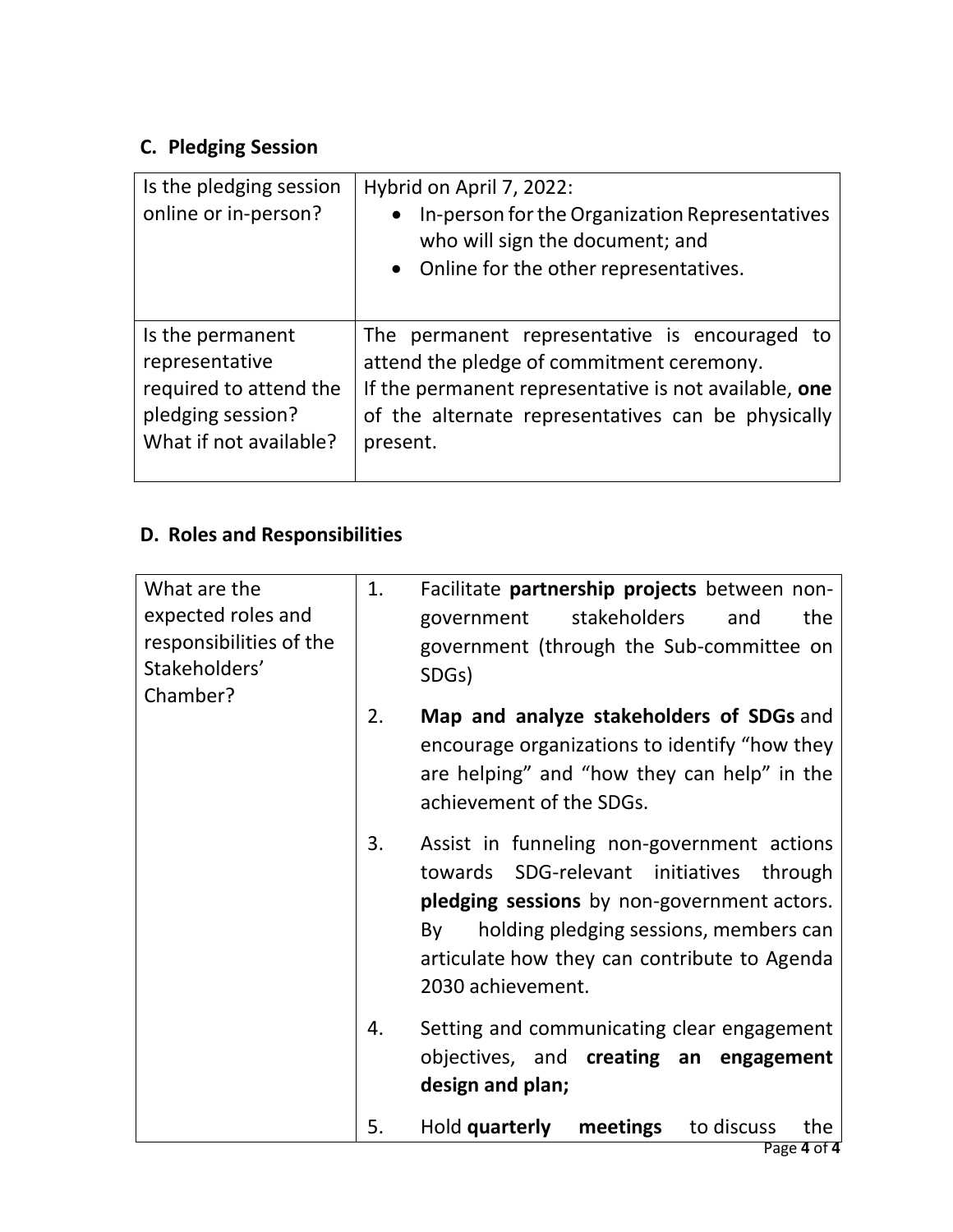|    | current progress of stakeholder engagement<br>and their implementation of SDGs, respond to<br>feedback and, review and refine the design as<br>well as implementation strategies. While it is<br>recommended to hold a quarterly meeting,<br>may be<br>special meetings<br>called<br>when<br>necessary. |
|----|---------------------------------------------------------------------------------------------------------------------------------------------------------------------------------------------------------------------------------------------------------------------------------------------------------|
| 6. | Provide a<br>forum for<br>an<br>exchange<br><b>of</b><br>experiences<br>and<br>best<br>practices on<br>the<br>implementation of the SDGs across sectors<br>and at local, regional, and national level.                                                                                                  |
| 7. | Support the government not only through<br>SDG implementation but by                                                                                                                                                                                                                                    |
|    | 1.<br>public<br>creating<br>and<br>awareness<br>ownership of the SDGs,                                                                                                                                                                                                                                  |
|    | 2.<br>holding<br>learning<br>sessions<br>to<br>government<br>and<br>non-government<br>actors and;                                                                                                                                                                                                       |
|    | 3.<br>recommending policies and plans on<br>sustainable development.                                                                                                                                                                                                                                    |
| 8. | Consolidate inputs and feedback<br>from<br>stakeholders through<br>different<br>reports,<br>program, and partnership recommendations<br>and position statements for the consideration<br>of the Sub-Committee on the SDGs.                                                                              |